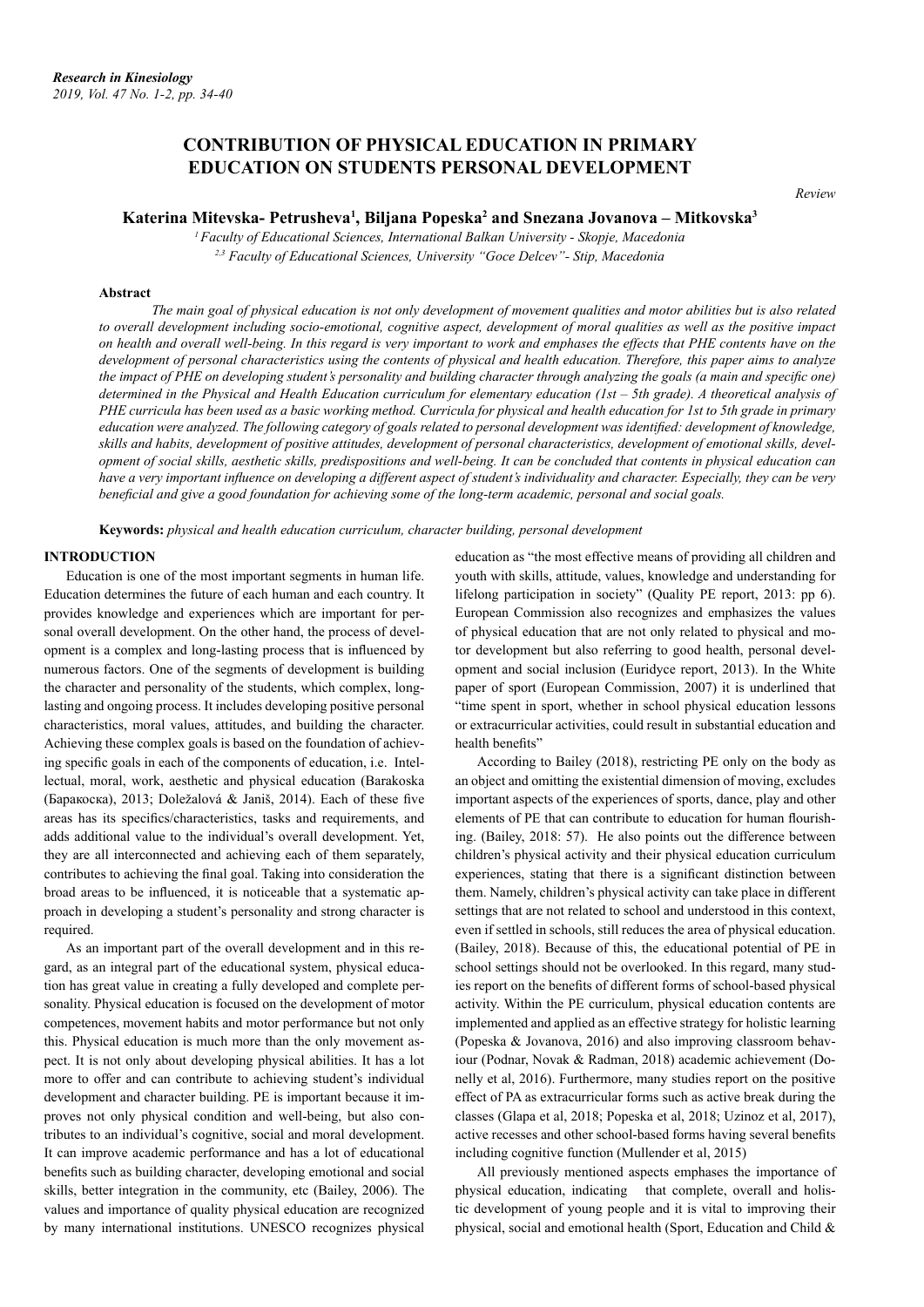Youth Development, 2009: 3) which can be achieved through well planned and organized physical education classes.

In this regard, the focus of this paper is to point out different educational benefits, in a means of how contents and activities at physical education classes can contribute in developing each student's individuality and character building, as one of the main educational goals. Upon this, it is said that "The best way to conceptualize the aims of education is in terms of well-being or human flourishing"(White 2011; Bailey 2018). The focus on our paper is to analyze how contents and different activities from the physical education curriculum can contribute to other related educational areas in achieving overall higher quality in developing a student's character and personality. Considering the huge number of PHE contents, and knowing the fact the first step of this analysis is analyses of goals defined in the physical and health education curriculum for primary education.

#### *The goals of physical education*

The main goal of physical education is focused on the acquisition of abilities that will enable normal physical and mental development and adoption of certain motor knowledge, skills and habits as well as theoretical knowledge of the physical culture that students can successfully apply in everyday life (Popeska & Jovanova Mitkovska, 2016). The overarching goal of the PE can be defined as satisfying the bio-psycho-social needs for movement as a way of enhancing adaptive and creative abilities in contemporary conditions of life and work (Findak, 2006). The same is realized through content that enables students to acquire new knowledge, skills, motor habits and enables the development and improvement of motor abilities. Involvement in the process of physical exercise and the application of contents of PE have a positive impact on overall health and development of children (functional, socio-emotional and cognitive development). According to Whitehead (2001) "physical education creates literacy in movement, which is as vital to every person as literacy in the verbal expression itself". (Whitehead, 2001).

Regarding the Macedonian educational system, the main goal of physical and health education is following the main educational goal: holistic and harmonies development of children according to their abilities and development characteristics (Conception for nine-year compulsory education (Концепција за задолжително деветгодишно образование), 2007). As underlined in national conception for education of Republic of Macedonia (2007), physical and health education curriculum is realized with different physical education contents and fundamental motor activities that activates the locomotor system and have a positive impact and influence on symmetric growth and proper holistic development of the children, improving their physical and motor abilities, promoting health and active lifestyle. Other specific goals of PHE are determined as the acquisition of a system of motor knowledge and skills, efficient and creative functioning, development of social conscience, national and cultural identity, development of conscience for care and protection of health and importance of maintaining a healthy environment. These specific aims of PHE are following the main goal. More important than just theoretical determinations of the goals of the PHE education curriculum is its realization, implementation in practice and effects that this implementation has on children.

The goals set in the national PHE curriculum are in line with general directions for PE promoting not only the movement aspect but also health benefits from regular physical activity. In this regard, seen from a broader perspective, PE in elementary education can help in setting the foundation for developing positive attitudes and installing habits for regular physical activity in later life. On the

other hand, irregular physical activity and unhealthy habits can have a very long list of negative consequences. The EU Council conclusions about Childhood Overweight and Obesity 2017 recognizes that overweight and obesity in childhood are associated with serious health consequences both in the short and longer-term, including increased risk of Type 2 diabetes, asthma, hypertension and cardiovascular disease. It is also associated with low self-esteem. Because of this, healthy children are better equipped to learn and develop at school which improves their capacity for personal development and enhanced productivity later in life (Council conclusions Childhood Overweight and Obesity, 2017). According to the WHO, children and youth aged 5-17 years should accumulate at least 60 minutes of moderate to vigorous-intensity physical activity daily. These types of activities should be incorporated at least 3 times per week. Given that in most European countries children spend close to a third of their daily life within the educational environment, healthy diets and physical activity must be promoted in educational settings (Council conclusions Childhood Overweight and Obesity 2017). The process of developing habits for regular physical activity starts at an early age. Good foundations built in this period will reflect in positive incomes later in life. Therefore, physical education as a school subject gives the best opportunities for a systematic approach in promoting physical activity and a healthy lifestyle.

 WHO recommendations for physical activity as well as appointed goals of physical education as a school subject, fits in time and goals allocated for PHE in the Macedonian setting. Regarded time allocation, in Macedonia, within the national education system, physical education has an important place and role. In primary education, the subject is named "Physical and health education" and it is realized with three school hours per week, or 108 school hours during the school year (1 school hour has a duration of 40 min.) or 16,21%. According to the Report of Recommended Annual Instruction Time in Full-Time Compulsory Education in Europe 2018/2019 in elementary schools (Eurydice, 2019), in other European countries, the number of PE hours varies in the range from 36-136 hours. For Macedonia, from the total number of classes, three school hours during the week for all three cycles could be consider as good representation compared with other subjects or example art and music which are realized with 2 school hours per week in the first to cycles (72 hours instruction time) and one school hour in the third (Malcev & Popeska, 2016); natural sciences with 2 hour per week or 72 per year, society one hour per week or 36 per year (Popeska & Jovanova, 2016). On the other hand, instruction time in the Macedonian language for Reading, Writing and Literature is 216 hours (5 school hours per week) and 180 hours for Math (4 hours per week) and 108 for Physical and Health Education. Yet, is not just the number of classes of PHE. More important is the quality of realization, deliverability of allocated goals and effects of the implementation of the program.

Well planned and quality delivered PE classes should give possibilities for students to be equipped with the knowledge, positive habits, skills and attitudes that will help them in setting foundations for good health, physical condition and a healthy lifestyle. In this regard, our interest was focused on the structure of the national PHE curriculum for primary education. Particularly, does our national curriculum set concrete goals that are oriented toward the overall development and development of the personality of the students or its more focused on the acquisition of movements and motor development? Because the selection of contents in the national PHE curriculum is made based on appointed goals (general and particular ones), we decided to use goals as the starting point for our study. Therefore,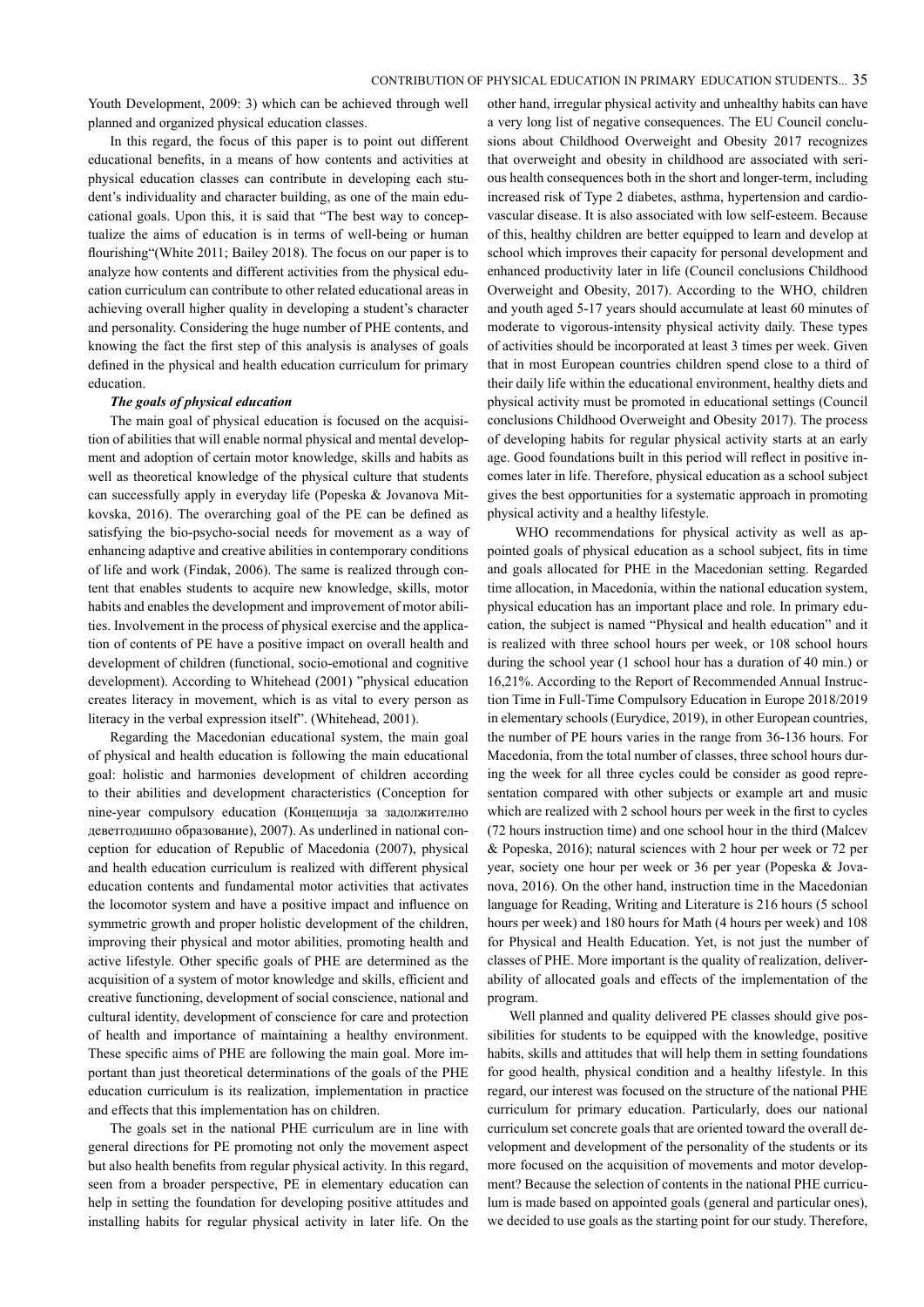# 36 *K. Mitevska et al.*

the subject of our study was to analyse the main goals for the subject Physical and Health education defined in the national curriculum for elementary education (particularly first two cycles:  $1st - 3th$  grade for the first cycle and 4th and 5th grade from the second cycle) as well as particular goals defined for each grade separately.

#### **METHOD**

The purpose of this study was to analyze the goals (a main and specific one) determined in the Physical and Health Education curriculum for elementary education (1st – 5th grade) as well as to identify the goals that are oriented toward personal development of the students.

A theoretical analysis of PHE curricula has been used as a basic working method. Particularly, curricula for physical and health education for 1st to 5th grade in the primary education developed by the Bureau for Development of Education of the Republic of Macedonia was analyzed (PHE Curricula for 1st, 2nd, 3th, 4th, 5th grade (Наставни програми за прво, второ, трето, четврто, петто одделениe), (2007).

The analyses were focused on defined goals: the main goal for each cycle and specific goals for each grade. Graphic 1., gives an overlook of the structure of the National PHE curriculum and the structure of goals.

Particularly, we analyzed the structure of the goals and based on their focus, divide them into the following groups:

- Development of knowledge, skills and habits
- Development of positive attitudes
- Development of personal characteristics
- Development of emotional skills
- Development of social skills
- Aesthetic skills, predispositions
- Well-being



*Graphic 1: Structure of goals defined within national PHE curriculum (Ist to Vth grade)*

## **RESULTS AND ANALYSES**

As previously mentioned, according to the structure of the national PHE curriculum (Graphic 1.), the goals are first defined as general goals for the development cycle (first and second cycle), followed by goals for each particular grade, starting from Ist to Vth accordingly. Furthermore, goals for each particular grade are additionally concretized and defined for each thematic union separately and supported by main terms, contents and suggested activities. To get a complete overlook of the structure of the curriculum, the thematic union for each grade is presented in Table 1. The grades from sixth to ninth are excluded from the table because they are not a subject of our analyses.

As described in the method section, goals were analyzed and classified in seven different categories, each one related to a different segment of the personal development of the students. The following are the defined categories: development of knowledge, skills and

habits; Development of positive attitudes; Development of personal characteristics; Development of emotional skills; Development of social skills; Aesthetic skills, predispositions and Well-being. The separation of goals based on defined categories is presented in Table 2.

Analyzing the PHE goals, it can be noticed that the curriculum consists of a long list of contents adequate for the age of the students. Here we will focus our attention on instructional goals and contents and their connectedness/interrelatedness with student's overall personal development/holistic development.

The first defined area is developing knowledge, skills and habits related to physical education. As presented in Table 2., objectives in this area are referring to: students to learn how to take care for their body and to develop healthy and hygienic habits, to learn how to maintain proper body posture, to recognize the impact and positive influence of sport activities on the body, to develop interest for different sport activities and to motivate them to choose activities following their interest, to learn to recognize and evaluate his/her physical and sport abilities, to know and to respect the rules and routines on the classes, to learn how to behave appropriately and in safe manner in nature. These concrete goals that should be achieved in the period from I-V grade are very closely connected with the long-term goals of student's development, i.e. developing a positive image of self, self-awareness, self-evaluation and self-esteem. In this regard, we can conclude that developing the ability to know our body and to develop healthy and hygienic habits contributes to good health and physical condition.

Developing positive attitudes toward sport and physical activities create a good foundation for regular participation in physical activities. Contents in the curriculum are aimed at fostering student's positive attitudes toward physical activity and it's positive effects on student's development, as a basis for achieving a healthy lifestyle.

The number of goals is identified in the area of developing positive characteristics. According to the curriculum, prescribed activities should be carefully planned and directed toward a systematic influence on developing positive personal characteristics, to contribute to student's moral development and character building. These activities have enormous educational potential and can influence positively in developing persistence, responsibility, determination, decisiveness, persistence, honesty, fairness, selfdiscipline.

In the process of development of student's individuality, emotional aspects are very important. Contents in PE contribute to developing emotional skills through activities that aim to help students to learn to recognize positive and negative emotions and develop abilities on how to express them appropriately, ability to control and monitor their behaviour and manner of expressing especially during sports matches. PHE classes offer lots of possibilities for individual and group activities, and different games that can help students to learn to perceive physical activities as pleasant and to have and express positive emotions. In the long-term, these concrete goals affect developing a positive attitude toward physical activity which can contribute to an individual's well-being, but also give plenty of opportunities for fostering self-control and anger-management. Students can learn how to control and express positive, but also and negative emotions and learn how to behave in situations when win or lose.

Social skills are the next area where physical education contents have educational value. In the period from I-III grade the specific goals are aimed at allowing students through group activities to develop communication skills, to learn to cooperate, to help to other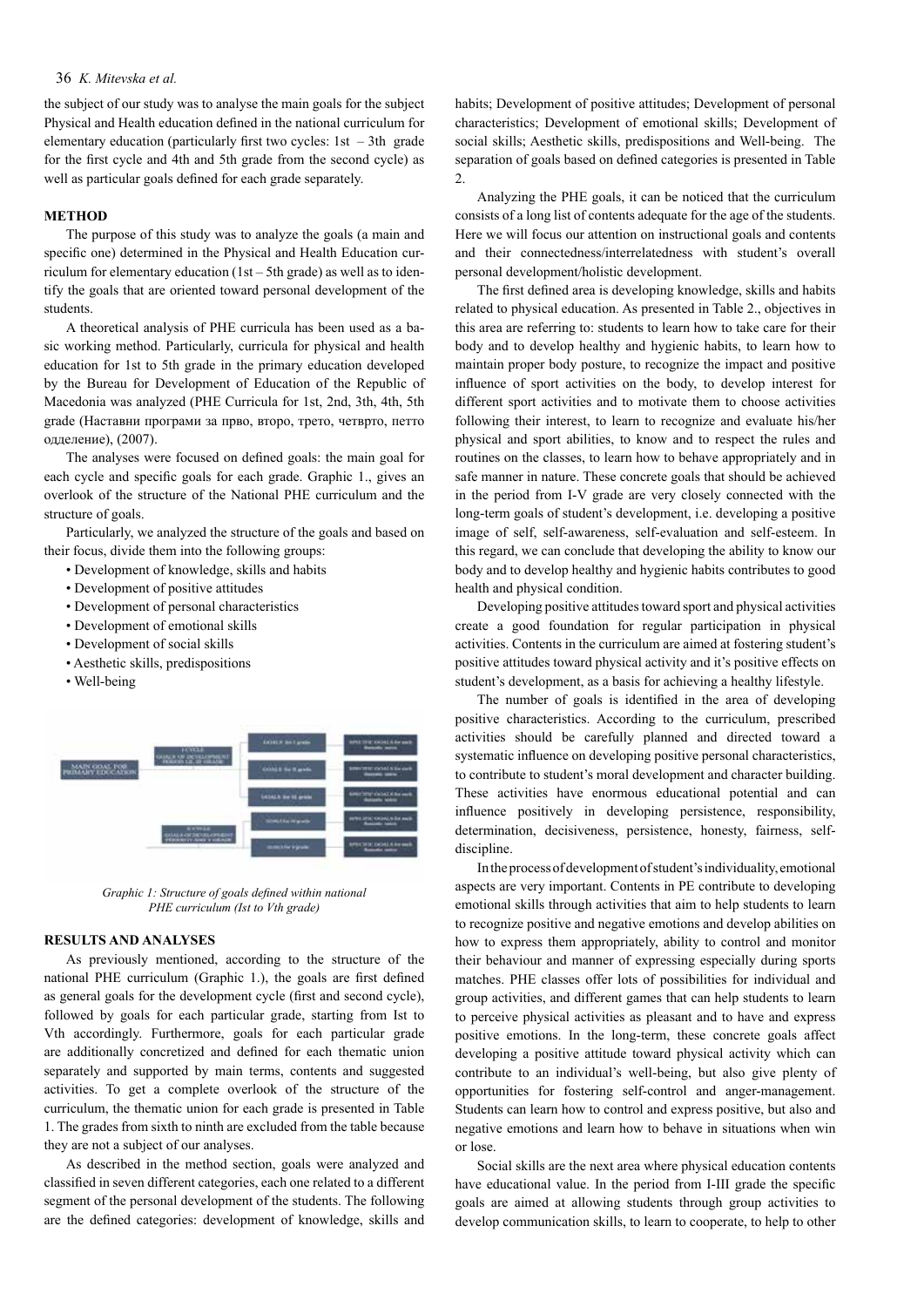|  |  |  |  | Table 1. Representation of compulsory thematic unions in PHE curricula from 1st to 9th |  |
|--|--|--|--|----------------------------------------------------------------------------------------|--|
|--|--|--|--|----------------------------------------------------------------------------------------|--|

| Cycle of studies       | Compulsory thematic union                                                                | Grade                           |
|------------------------|------------------------------------------------------------------------------------------|---------------------------------|
|                        | Get know yourself (my body – my high, my weight, what can I do with it, how it can move) | 1st grade                       |
|                        | Lining and organized movements                                                           | 1st, 2nd 3rd grade              |
|                        | Movements for body shaping                                                               | 1st, 2nd 3rd grade              |
| First cycle            | Basics of athletics                                                                      | 1st, 2nd 3rd grade              |
|                        | Basics of gymnastics                                                                     | 1st, 2nd 3rd grade              |
|                        | <b>Movement Games</b>                                                                    | 1st, 2nd 3rd grade              |
|                        | Movements for proper motor development and physical preparation                          | 4th, 5th, 6th 7th 8th 9th grade |
| First and second cycle | Athletics                                                                                | 4th, 5th, 6th 7th 8th 9th grade |
|                        | Gymnastics and rhythmic                                                                  | 4th, 5th, 6th 7th 8th 9th grade |
|                        | Fundaments of dances                                                                     | 4th, 5th grade                  |
| Second cycle           | Bases of sports games – basketball, handball, volleyball, football                       | 4th, 5th grade                  |

*Table 2.: Identification of goals based on the impact of personal development*

| <b>GENERAL GOALS</b><br>$(3 \text{ years})$ | SPECIFIC GOALS I-III GRADE                                                                                                                                                                                                                                                                                                                                                                                                                                                                                                                                                                                                                                                                                                                             | SPECIFIC GOALS IV and V GRADE                                                                                                                                                                                                                                                                                                                                                                                                                                                                  |
|---------------------------------------------|--------------------------------------------------------------------------------------------------------------------------------------------------------------------------------------------------------------------------------------------------------------------------------------------------------------------------------------------------------------------------------------------------------------------------------------------------------------------------------------------------------------------------------------------------------------------------------------------------------------------------------------------------------------------------------------------------------------------------------------------------------|------------------------------------------------------------------------------------------------------------------------------------------------------------------------------------------------------------------------------------------------------------------------------------------------------------------------------------------------------------------------------------------------------------------------------------------------------------------------------------------------|
| Developing knowledge,<br>skills and habits  | - To develop health and hygienic habits;<br>- To learn how to behave appropriately and in a safe manner in nature;<br>- To develop ecological consciousness;<br>- To know and to respect the rules and routines in the classes;<br>- To learn how to take care of the body;<br>- To motivate students to choose activities following their interests;                                                                                                                                                                                                                                                                                                                                                                                                  | - Students to be familiarized with different sports;<br>- To develop an interest in different sports activities;<br>- To able to recognize and evaluate his/her physical and<br>motor abilities;<br>- To learn about the effect of physical activity;<br>- To allow the students to recognize personal preferences<br>and interest in some particular sport;<br>- To learn how to improve health through good health and<br>hygienic habits;<br>- To learn how to maintain a good body posture |
| Developing positive<br>attitudes            |                                                                                                                                                                                                                                                                                                                                                                                                                                                                                                                                                                                                                                                                                                                                                        | - To develop positive attitudes toward sport and physical<br>activities;                                                                                                                                                                                                                                                                                                                                                                                                                       |
| Personal characteristics                    | - To make an appropriate evaluation of individual motor abilities;<br>- To discover a personal interest in different sport disciplines;<br>- To develop responsibility;<br>- To be disciplined in fulfilling tasks;                                                                                                                                                                                                                                                                                                                                                                                                                                                                                                                                    |                                                                                                                                                                                                                                                                                                                                                                                                                                                                                                |
| Emotional skills                            | - To develop abilities to express emotions through games and other<br>forms of physical activities;<br>- To develop the ability for positive emotional feelings and to perceive<br>physical activities as pleasant;<br>- To develop the ability to express positive emotions within the group;<br>- To develop the ability to control and monitor own behaviour and<br>manner of expressing feelings (both as participant or spectator) espe-<br>cially during competitions                                                                                                                                                                                                                                                                            |                                                                                                                                                                                                                                                                                                                                                                                                                                                                                                |
| Social skills                               | - To participate in play and team activities;<br>- To respect the rules of play;<br>- To cooperate in group activities;<br>- To develop communication skills;<br>- To develop abilities to help other people;<br>- To learn to respect other people's opinion<br>- To learn to respect other people's needs;<br>- To develop abilities for a constructive approach to conflicts and<br>conflict resolution;<br>- To develop abilities to participate in collective decision-making<br>process;<br>- To learn to help peers in discovering motor abilities;<br>- To learn how to express emotions during competitions;<br>- To develop abilities for supporting own team, cheerleading;<br>- To be encouraged to participate in school sport activities | - To develop a culture for appropriate behaviour in sport,<br>as a participant, cheerleader, as a winner and looser.<br>- To learn the meaning of fair-play<br>- To learn how to approach and resolve conflicts                                                                                                                                                                                                                                                                                |
| Aesthetic skills.<br>dispositions           | - To be introduced with aesthetic and elegant body movement<br>- To develop feelings for aesthetic physical body movements;<br>- To be able for aesthetic posture and body movement.                                                                                                                                                                                                                                                                                                                                                                                                                                                                                                                                                                   | -To be able for movements according to the rhythm of the<br>music;                                                                                                                                                                                                                                                                                                                                                                                                                             |
| Well-being                                  |                                                                                                                                                                                                                                                                                                                                                                                                                                                                                                                                                                                                                                                                                                                                                        | -To learn to cope with stress through physical activity.                                                                                                                                                                                                                                                                                                                                                                                                                                       |

students, to show respect for their needs and different abilities, to develop skills to participate in collective decision-making process, to learn to respect and play by the rules. Goals for the period from IV-VI grade are more complex and aim at developing abilities for a constructive approach to conflicts and conflict resolution, learning the meaning of the fair play and developing a culture for appropriate behaviour in sport, as participant, cheerleader, but also and as a winner and loser. In the long-term, these contents can be beneficial at developing communication skills, skills for teamwork and cooperation.

Physical education is closely related and can have a positive effect on other components of education, such as aesthetic education. The specific goals in this area are to enable students to be introduced with aesthetic and elegant body movement, to develop feelings for aesthetic physical body movements and to be able for movements according to the rhythm of the music.

The last, but not less important segment of goals related to the personal development of children is related to well-being. This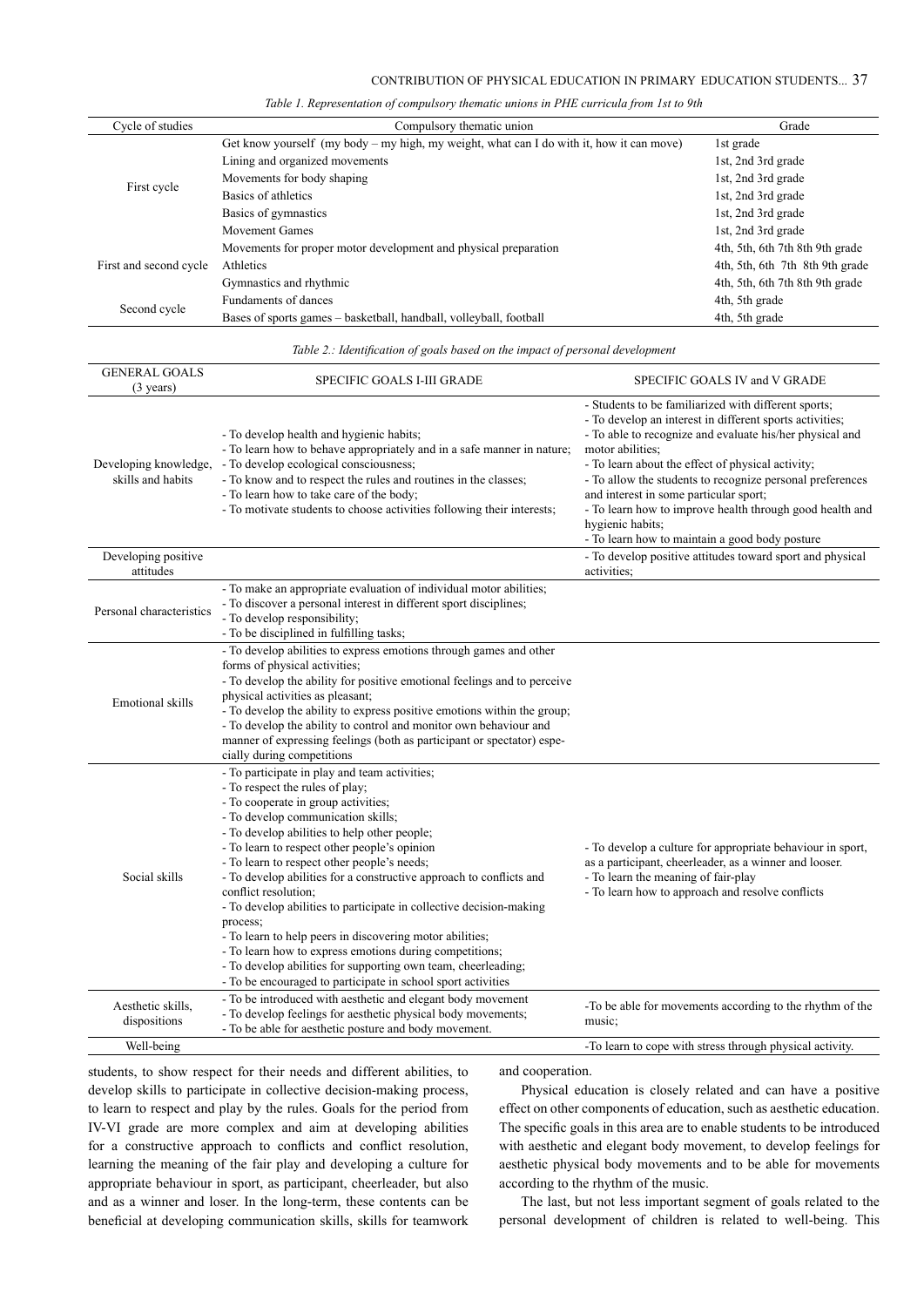# 38 *K. Mitevska et al.*

goal should be achieved through all previous mentioned goals and contents since well-being requires knowing, positive attitudes and skills that will enable individuals to strive toward well-being. Since this is a more complex goal to achieve, the results can be seen later in life. Here we will point at the goals prescribed for the period of IV-VI grade where the aim is to help students to learn how to cope with stress through physical activity.

PHE curricula for the period of elementary education also include some didactic guidelines aimed to point at the most important things teachers should take into consideration. They emphasize the need to be attentive and pay attention on student's health, especially in cases of physical deformities, to organize different activities based on student's interests, to organize group activities that will help students to develop social skills, to develop culture of respect, to motivate students for physical activity regularly, and to learn how to take care for the body.

Regarding the process of assessment, guidelines indicate that evaluation is descriptive and it should especially take into consideration student's individuality, which means that the teacher cannot define any norms because students have different physical abilities and each student is individual and different. Accordingly, assessment should be done based on student's active participation during classes, personal level of involvement during activity, persistence, cooperation and willingness to help, respect the norms for fair-play, works on the achievement of hygienic and health goals and discipline. The final point and aim of Physical and health education classes are to create a relaxed atmosphere.

#### **DISCUSSION**

Based on results from our analyses, many goals within the PHE curriculum are oriented toward building student's character and personality and fostering their personal development and positive self – perception. As previously stated, the following categories were identified as areas for impact: development of knowledge, skills and habits; Development of positive attitudes; Development of personal characteristics; Development of emotional skills; Development of social skills; Aesthetic skills, predispositions and Well-being. This classification is similar to the one suggested in "The Sport in Education (SpinEd)" project, were based on analysis of the national curricula from 52 countries, following broad aims were defined: physical development; lifestyle development; affective development and cognitive development (Bailey & Dismore 2004).

Later, Bailey (Bailey, Hillman, Arent & Petitpas, 2012; Bailey, 2016; 2018) based on analysis of the aims or outcomes of physical education claimed by published theories, outlined the following aims: Physical health, physical skills, affective, social, cognitive aims, creativity and lifestyle/leisure. Based on this, he developed the Human Capital Model (HCM) (Bailey, 2018). It is a framework for "thinking about the outcomes and processes of physical activity, and is an assertion that the stock of competencies, knowledge and attributes are embodied in the ability to take part in physical activities, and that these activities produce values that are realized through increased well-being." The main hypothesis is that physical activity is an investment capable of delivering valuable returns. This model represents the view that physical activity is essential for healthy human development and functioning. It is seen in terms of different forms of "capital" like Physical, Emotional, Individual, Social, Intellectual and Financial capital. They are seen as resources that can be built on throughout the life-course.

The assumption is that physical activity is a key driver for different types of capital, but they also, in turn, influence on physical

preparation and other capitals, "forming a synergistic feedback network whose whole is greater than the sum of its parts." (Bailey et al, 2012; Bailey, 2016; 2018).

 Based on our analyses of the curriculum for PHE for I-V grade in elementary school, similar seven areas were defined. Concrete goals in each of these areas, if planned carefully and applied systematically, can contribute to achieving the long-term personal and social goals in the process of developing student's individuality and building character. In this regard, the goals in the area of knowledge and skills are very closely connected with the long-term goals i.e. developing positive image of self, self-awareness, self-evaluation and selfesteem. Developing the ability to know our body and to develop healthy and hygienic habits contributes to good health and physical condition. Developing the ability for the right posture of the body can have long-lasting effects, not only for the physical condition of the body but is also important in the period of adolescence when young people create the image about themselves which can be reflected on later self-esteem. Regarding this, some studies have shown that physical activity and self-esteem are related and that physical activity plays important role and influence positively in self-esteem (Alfermann & Stoll. 2000; Zamani et al. 2016) To be aware of the body, its potentials and limits, helps to develop self-awareness about possibilities for growth and improvement and to discover personal preferences in some sport disciplines. It helps the students to become self-aware and to learn how to recognize their personal needs, interests, and specific abilities, but on the other hand, to be able for self-evaluation, as the first step in self-improvement. In the end, learning the rules and routines in the classes fosters discipline and creates a good foundation for self-discipline. In the long-term, these concrete goals affect the development of positive attitudes toward physical activity. This can contribute to the improvement of personal well-being, but also gives plenty of opportunities for fostering selfcontrol and anger-management. Students can learn how to control and express positive, but also and negative emotions and learn how to behave in situations when win or lose.

In the long-term, PHE activities are beneficial for student's social and moral development. It can be said that physical activities also have a social character since they are strongly linked to building social cohesion and social capital among young people and in communities, (Sport, Education and Child & Youth Development, 2009) and they offer possibilities for developing communication skills, skills for teamwork, mutual understanding, cooperation and pro-social behaviour. Social interaction that occurs during sports activities also has a positive impact and on moral development and character-building. If appropriately planned, they can foster positive personal characteristics, like honesty, fairness, persistence, consistency, courage, empathy, etc. (Mouratidou, Goutza & Chatzopoulos, 2007). In this regard, it must be recognized the positive impact of PE activity as a mean in reducing delinquency and deviant behaviour among children and youth (Bailey, 2006). Based on these, it can be concluded that at PHE classes, students are not just improving their motor skills, but they also learn how to think critically and reason morally. This can positively contribute to children`s moral development (Pennington, 2017).

Furthermore, concepts associated with physical activity, such as fair play, empathy, social responsibility, role-taking and pro-social behaviours are related to morality and contribute to promoting moral values. All of the mentioned points, emphasize the role of PHE and its potentials to offer a stimulating environment, attractive setting for gaining important knowledge, skills, values and attitudes that contribute to students' well-being, both now and in the future(Bailey, 2018: 59).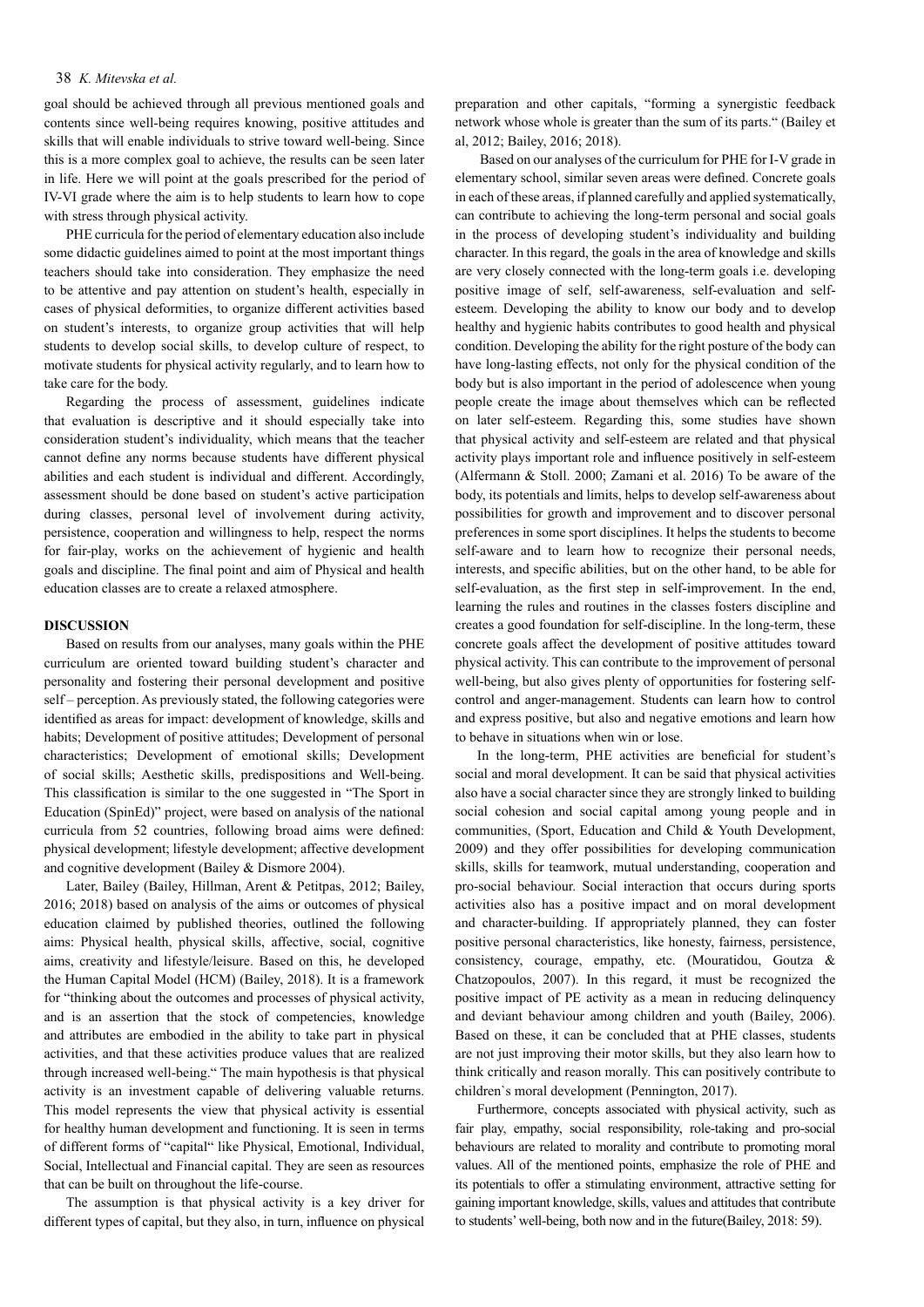#### **CONCLUSION**

The purpose of this study was to analyze the goals (a main and specific one) determined in the Physical and Health Education curriculum for elementary education  $(1st - 5th \text{ grade})$  as well as to identify the goals that are oriented toward personal development of the students. According to the study purpose, curriculum goals were classified in seven areas: developing knowledge, skills and habits, developing positive attitudes, personal characteristics, emotional and social skills, developing aesthetic skills, and wellbeing. Considering our opinion, the realization of goals identified in these seven segments has an impact on personal development and character building. The analyses showed that a very broad list of goals are defined to be achieved through the contents in physical and health education.

Based on this, it can be concluded that PHE contents can have a very important influence on developing a different aspect of student's individuality and character. Especially, they can be very beneficial and give a good foundation for achieving some of the long-term academic, personal and social goals. Through regular physical activity and various team activities used in the physical education teaching process, teachers can help students in developing self-awareness, self-esteem, self-evaluation, self-control, as well as developing skills for team-work, conflict-resolution, anger management, to learn the meaning of fair play and importance of well-being. It should be also emphasized that all of these are longterm goals that require a systematic and planned approach, not only from the teachers in some specific subject but from all school subjects.

The list of specific goals in physical education can have a very positive influence in developing a student's personality and character and can have multiple effects in further life. Physical and health education allows students to become aware of their body and to be capable to accept themselves as they are, with all their abilities but also limitations, what can have a very big impact on further self-awareness and positive self-esteem. Sports activities and especially competitions, give very valuable possibilities for students to learn how to cope with success and failure not only in sports activities but also and in everyday situations. Respecting the norms and rules of behaviour, as well as the rules of games, give a foundation for developing the culture of fair-play. Developing and fostering habits for regular physical activity and a healthy lifestyle is the first step toward well-being. Through participation in sport and physical education, young people learn about the importance of key values such as honesty, teamwork, fair play, respect for themselves and others and adherence to rules. Sport can also provide healthy alternatives to deviant behaviour such as drug abuse, violence and crime (Sport, Education and Child & Youth Development, 2009:  $3-4)$ 

It can be concluded that Physical and health education has very big educational potential, which if planned and implemented appropriately, can have a major positive impact on developing student's individuality and character.

In the end, it must not be forgotten that the teacher is the key driver that assures that all of these complex goals will be achieved. Teacher's knowledge and positive attitudes regarding the educational goals and potentials of physical activity will contribute to incorporating them into everyday activities of the students. Because of this, this issue should be addressed as earliest as possible, especially in the initial teacher education of future teachers in PE (Mitevska Petrusheva & Popeska, 2016).

#### **REFERENCES**

- Alfermann, D., & Stoll, O. (2000). Effects of Physical Exercise on Self-Concept and Well-Being. International Journal of Sport Psychology, 31(1), 47-65.
- Bailey, R. (2006). Physical Education and Sport in Schools: A Review of Benefits and Outcomes. Journal of School Health, 76(8), 397 – 401 DOI: 10.1111/j.1746-1561.2006.00132.x, American School Health Association.
- Bailey, R. P. (2016). Sport, Physical Activity and Educational Achievement– Towards an Explanatory Model. Sport in Society, 20(7), 768–788. doi:1 0.1080/17430437.2016.1207756.
- Bailey, R. (2018). Sport, physical education and educational worth. Educational Review, 70(1), 51 – 66. doi.org/10.1080/00131911.2 018.1403208. Retrieved on 12. February, 2019 from: https://www. researchgate.net/publication/322333088 Sport\_physical\_education\_ and educational worth.
- Bailey,  $\overline{R}$ ,  $P$ ,  $\&$  Dismore. (2004). "Spin Ed: The Role of Physical Education and Sport in Education." Project report to the Fourth International Conference of Ministers and Senior Officials Responsible for Physical Education and Sport (MINEPS IV), Athens
- Bailey, R.P., Hillman, C., Arent, S., & Petitpas, A. (2012). Physical Activity as an Investment in Personal and Social Change: The Human Capital Model." Journal of Physical Activity and Health 9(8): 1053–1055.
- Баракоска, А. (2013). Општа педагогија [Fundamental pedagogy. In Macedonian.] Скопје: Филозофски факултет.
- Council conclusions to contribute towards haling the rise in Childhood Overweight and Obesity. (2017). Official Journal of the European Union. Retrieved on 25. April, 2019, from https://eur-lex.europa.eu/legalcontent/EN/TXT/PDF/?uri=CELEX:52017XG0629(01)&from=EN
- Doležalová, H. & Janiš. (2014). Fundamental Pedagogy. Hradec Králové.
- Donnelly JE, Hillman CH, Greene JL, Hansen DM, Gibson, CA, Sullivan DK, et al. (2017) Physical activity and academic achievement across the curriculum: Results from a 3-year cluster-randomized trial. Prev Med, 99:140–145.
- European Commission/EACEA/Eurydice, 2013. Physical Education and Sport at School in Europe Eurydice Report. Luxembourg: Publications Office of the European Union.
- European Commission/EACEA/Eurydice. (2019). Recommended Annual Instruction Time in Full-time Compulsory Education in Europe – 2018/19. Eurydice – Facts and Figures. Luxembourg: Publications Office of the European Union. Retrieved on 25. August, 2019 from https://op.europa.eu/en/publication-detail/-/publication/05bfb0bc-8e4f-11e9-9369-01aa75ed71a1/language-en/format-PDF/source-search
- Findak, V. (1996). Tjelesna i zdravstvena kultura u osnovnoj školi. [Physical and health education. In Croatian.] Zagreb: Školska knjiga.
- Glapa, A., Grzesiak, J., Laudanska-Krzeminska, I., Chin, MK., Edginton, C.R., Mok, MMC., & Bronikowski, M. (2018). The Impact of Brain Breaks Classroom-Based Physical Activities on Attitudes toward Physical Activity in Polish School Children in Third to Fifth Grade. International Journal Environmental Research and Public Health,15(2): 368. pii: E368. doi: 10.3390/ijerph15020368.
- Концепција за деветгодишно основно воспитание и образование (2007). [Conception for nine-year primary education. In Macedonian.] Скопје: Министерство за образование и наука.
- Malcev, M., & Popeska, B. Primary school physical education in Republic of Macedonia: condition and challenges. In the Book Physical Education in Primary School. Researches – best practices – Situation, Colella, D., Antala, B & Epifani, S., Eds.; Pensa MultiMedia, 2017; pp. 447 – 461; ISBN 978-88-6760-474-6.
- Mitevska, Petrusheva, K., & Popeska, B. (2016) Establishing the relation between teacher and the student in a context of teacher's educational role - perspective of the future physical education teachers. Research in Kinesiology, 44 (2), 257-261.
- Mouratidou, K., Goutza, S., & Chatzopoulos, D. (2007). Physical education and moral development: An intervention programme to promote moral reasoning through physical education in high school students. European Physical Education Review, 13(1), 41–56:072675. DOI: 10.1177/1356336X07072675.
- Mullender Wijnsma, M.J., Hartman, E., de Greeff, J.W., Bosker, R.J., Doolaard, S., & Visscher, C. (2015). Improving academic performance of school age children by physical activity in the classroom: 1 year program evaluation. Journal of School Health, 85(6):365–371.
- Наставни програми за I одделение во деветгодишното основно образование. [Curriculum for I grade for nine-years compulsory education. In Macedonian.] Скопје: Биро за развој на образованието, 2007.
- Наставни програми за II одделение во деветгодишното основно образование. [Curriculum for II grade for nine-year compulsory education. In Macedonian.] Скопје: Биро за развој на образованието, 2007.
- Наставни програми за III одделение во деветгодишното основно